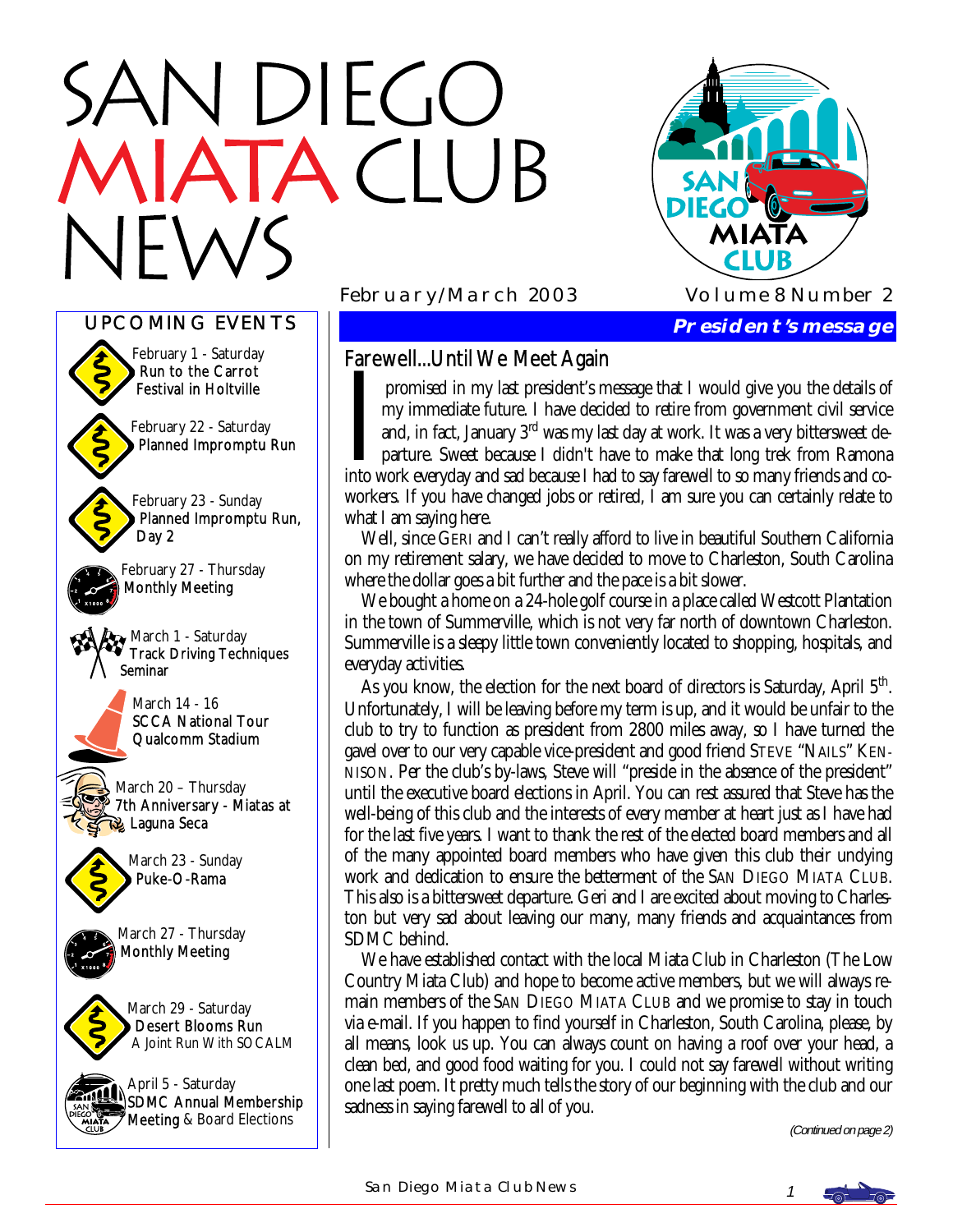#### **President's Message** (Continued from page 1)

An empty nest led us to a new life to be seen. A broken Ford led us to a new car plan.

She was dark, sometimes blue and sometimes green.

"Ahh! I have a car club for you", said this Voodoo man.

A car club? We said, let us see, let us bring our new CANDIE.

Five years have passed and not a single regret. We got involved, we had fun, we had laughs and lots of smiles.

So now we must leave, it's not easy you can bet. You see, it's not the car club we're leaving but the friends made over all those Miata miles.

So let's not say good-bye, but rather "See you around that next curvy road."

For we're one big family, I know we'll meet again. And maybe we'll sit and talk and have some pie ala-mode.

You see, it was the car club that made us whole and the friends that will always remain.

That little car, that Miata, is so good for the soul.

Thank you for the confidence you have shown in me by allowing me to serve you as secretary, vice president, and president over these last five years.

 I cannot express to you the extreme amount of fun, excitement, laughter and joy this club has been. You have opened your hearts to Geri and me and given us many memorable moments. We will never forget you.

 Drive safely, take care of one another out there, and most of all…have FUN.

Forever,

— Your pal SAL

#### **Mission statement**

The purpose of the club is to<br>promote the enjoyment of,

and enthusiasm for, one of the world's most exciting sports cars the Mazda Miata.

 Owning and driving a Miata is one of life's great pleasures, and adding the company and camaraderie of like-minded enthusiasts only enhances the experience. Won't you join the fun as we enjoy the beauty<br>of San Diego County from the seat of San Diego County from the seat of a very special little roadster? **Let's have fun driving our Miatas!** 

#### **Newsletter Team**

ANTHONY "NEVADABOB" WILDE - Editor [newsletter@sandiegomiataclub.org](mailto:newsletter@sandiegomiataclub.org)  VOODOO BOB KRUEGER [vbob@teamvoodoo.com](mailto:vbob@teamvoodoo.com)  DIANE LONG [djaws@san.rr.com](mailto:djaws@san.rr.com)  TOM SPRAGUE [tspraguepr@aol.com](mailto:tspraguepr@aol.com)  Copies by SEAN O'CONNOR SIGN UP (858) 486-6771

**Below— GERI reads SAL'S farewell poem to the January monthly meeting.** 



#### **Board of Directors**

Executive Board **President**  SAL CAUSARANO [president@sandiegomiataclub.org](mailto:president@sandiegomiataclub.org) 

> **Vice President**  STEVE KENNISON (858) 271-8498

[vicepresident@sandiegomiataclub.org](mailto:vicepresident@sandiegomiataclub.org) 

**Secretary**  VERONICA DIDIER (619) 421-8024

[secretary@sandiegomiataclub.org](mailto:secretary@sandiegomiataclub.org) 

**Treasurer JIM BROKAW** (619) 421-2110

[treasurer@sandiegomiataclub.org](mailto:treasurer@sandiegomiataclub.org) 

Administrative Board **Membership**  DAVE MARTIN & GALE CHAN (619) 582-2448 or (858) 492-9227

[membership@sandiegomiataclub.org](mailto:membership@sandiegomiataclub.org) 

**Events Coordinator**  STEVE WAID (760) 432-0727 [events@sandiegomiataclub.org](mailto:events@sandiegomiataclub.org) 

**Club E-mail Postmaster/Webmaster**  ROBERT "JTBOB" HOLLAND (858) 549-4011

[webmaster@sandiegomiataclub.org](mailto:webmaster@sandiegomiataclub.org)  **Club Regalia** 

PAULA KENNISON & ROSALIND SCOTT (858) 271-8498 or (760) 789-3872 [regalia@sandiegomiataclub.org](mailto:regalia@sandiegomiataclub.org) 

**Newsletter**  ANTHONY "NEVADABOB" WILDE (858) 693-8095 [newsletter@sandiegomiataclub.org](mailto:newsletter@sandiegomiataclub.org) 

To send e-mail to all members of the board: [board@sandiegomiataclub.org](mailto:board@sandiegomiataclub.org) 

#### **Notices**

The SAN DIEGO MIATA CLUB is a non-profit California corporation. The *SAN DIEGO MIATA CLUB NEWS* is the monthly newsletter of the SAN DIEGO MIATA CLUB. Use of articles or stories by other Miata clubs is hereby granted, provided proper credit is given. Submissions to the newsletter are welcomed and encouraged. Where possible, please e-mail your submissions to the newsletter editor. Submissions can also be mailed to the club's post office box.

**Submission deadline is the 15th of each month.** 

*Editor reserves the right to edit all submissions.*

The SAN DIEGO MIATA CLUB has established a dedicated World Wide Web Home Page at:

[www.sandiegomiataclub.org](http://www.sandiegomiataclub.org)  Dedicated 24-hour voice message line: (619) 582-2448

> **SAN DIEGO MIATA CLUB** P.O. Box 23081 San Diego CA 92193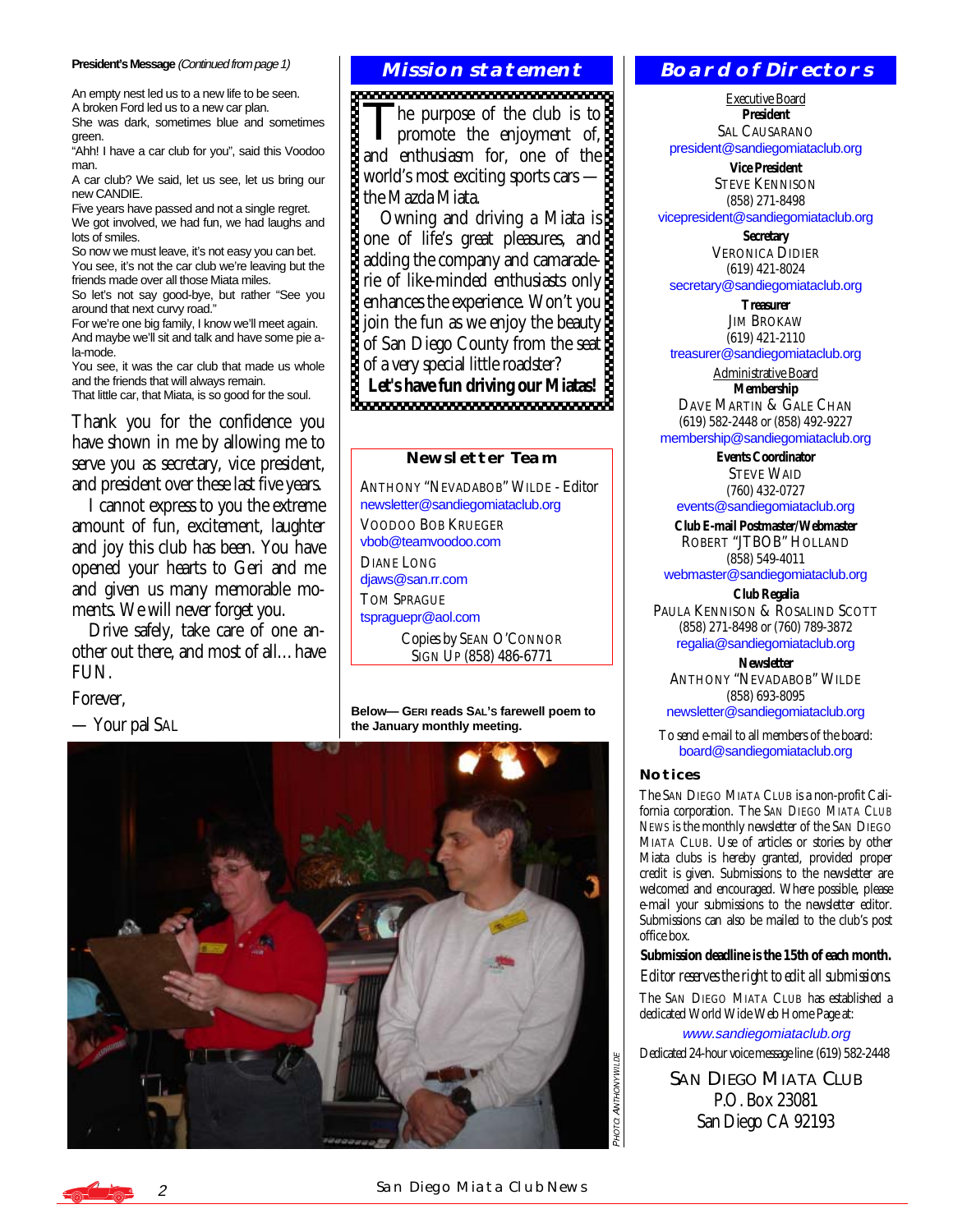# **Upcoming Events for the months of February & March**

## Run to the Carrot Festival in Holtville

A joint run with the Shelby Club of Southern California **Date:** Saturday, February 1 **Meeting Time:** 8:30 a.m.

**Meeting Place:** Tom's #23 on the Southwest corner of 5<sup>th</sup> Ave. and Centre City Pkwy., Escondido. **Run Leaders:** RANDY &

SUE PATTERSON

#### *This run qualifies toward Mileage Award*

We will be driving over some of our favorite roads at a leisurely pace. Stopping at Dudley's as our first rest stop. We'll then be heading through Julian, down Banner grade, and on through the Anza-Borrego desert to Holtville to partake in some of the festivities at the 2003 "world famous" Holtville Carrot Festival. Some of the festivities include: craft and food booths at an art & crafts fair, an antique tractor & car show, the Carrot Festival midway carnival, and a talent show.

#### Planned Impromptu Run **Date:** Saturday, February 22 **Meeting Time:** 11 a.m.



**Meeting Place:** Target shopping cen ter at the corner of Jamacha Road and Highway 94 in Rancho San Diego. Meet in the parking lot near the Carl's Jr.

**Coordinators:** SDMC members Where shall we go? That question will be answered as we gather for another Planned Impromptu Run. We will meet at the appointed time and place, come to a consensus (hopefully), and take off for the twisties. No plans, no structure, no idea where we will end up! Oh, since this is an impromptu run, there is no mileage credit either.

## Planned Impromptu Run, Day 2

**Date:** Sunday, February 23 **Meeting Time:** 11 a.m.



**Meeting Place:** Westfield's Shopping Town-North County (formerly North County Fair), under the big sign on the west side of the mall. **Coordinators:** SDMC members Same as the day before...No plans, no structure, no idea where we will end up! Oh, since this is an impromptu

# Monthly Meeting

**Date:** Thursday, February 27 **Time:** 6 p.m. **Place:** Boll Weevil 9330 Clairemont Mesa Blvd. (at Ruffin Road), San Diego (858) 571-6225

run, there is no mileage credit either.

This event is the single best way to meet your fellow club members, ask questions, share stories, etc.

*Don't miss the fun!* 

## Track Driving Techniques Seminar

**Date:** Saturday, March 1

**Time:** 9 a.m. - 1 p.m.

**Place:** Mazda North America Opera tions Headquarters, 7755 Irvine Center Drive, Irvine, CA

**Contact:** STEF GOULD, [stef@miata.net](mailto:stef@miata.net), (619) 297-4272

Aaron Tachibana will lead this seminar which will focus on performance modifications and suspension setups.

 We will cover engine maintenance and popular enhancements to both the Miata and rotary engines, including what, how, and when, plus the benefits of current motor oils, popular brake upgrades...myth and fact, and performance/street brake usage and componentry.

 We will discuss driving techniques and discuss track driving techniques that are applicable to everyday driving as well as the track. We will cover popular Miata and RX-7 suspension systems that can be tailored to the individual driver's requirements, as well as dispel many myths about those systems.



 After the seminar you have the option to adjourn to Knollwood restaurant for lunch and continued camaraderie.

\*\*Please RSVP to Stef Gould at [stef@miata.net](mailto:stef@miata.net) or (619) 297-4272. We need an accurate count for Mazda corporate.

*Directions:* Exit I-5 at Alton Parkway. Head west (toward the Irvine Spectrum). Turn right onto Gateway. Turn right into the Mazda parking lot. Ī

SCCA National Tour **Dates:** March 14 - 16 **Time:** 9 a.m.



**Place:** Qualcomm Stadium Mission Valley, west lot

Once again, the National SCCA Tour is coming to San Diego for a Championship Autocross (Solo2). Friday (the 14th) is registration and technical inspection day. The event has runs on both Saturday and Sunday, and the best runs from each day are combined for a cumulative best time. Come watch fellow SAN DIEGO MIATA CLUB members compete against nationwide competition. Call the information hotline, (619) 441-1333, for more details.

7th Anniversary - Miatas at Laguna Seca **Date:** Thursday, March 20



**Upcoming Events** (Continued on page 4)

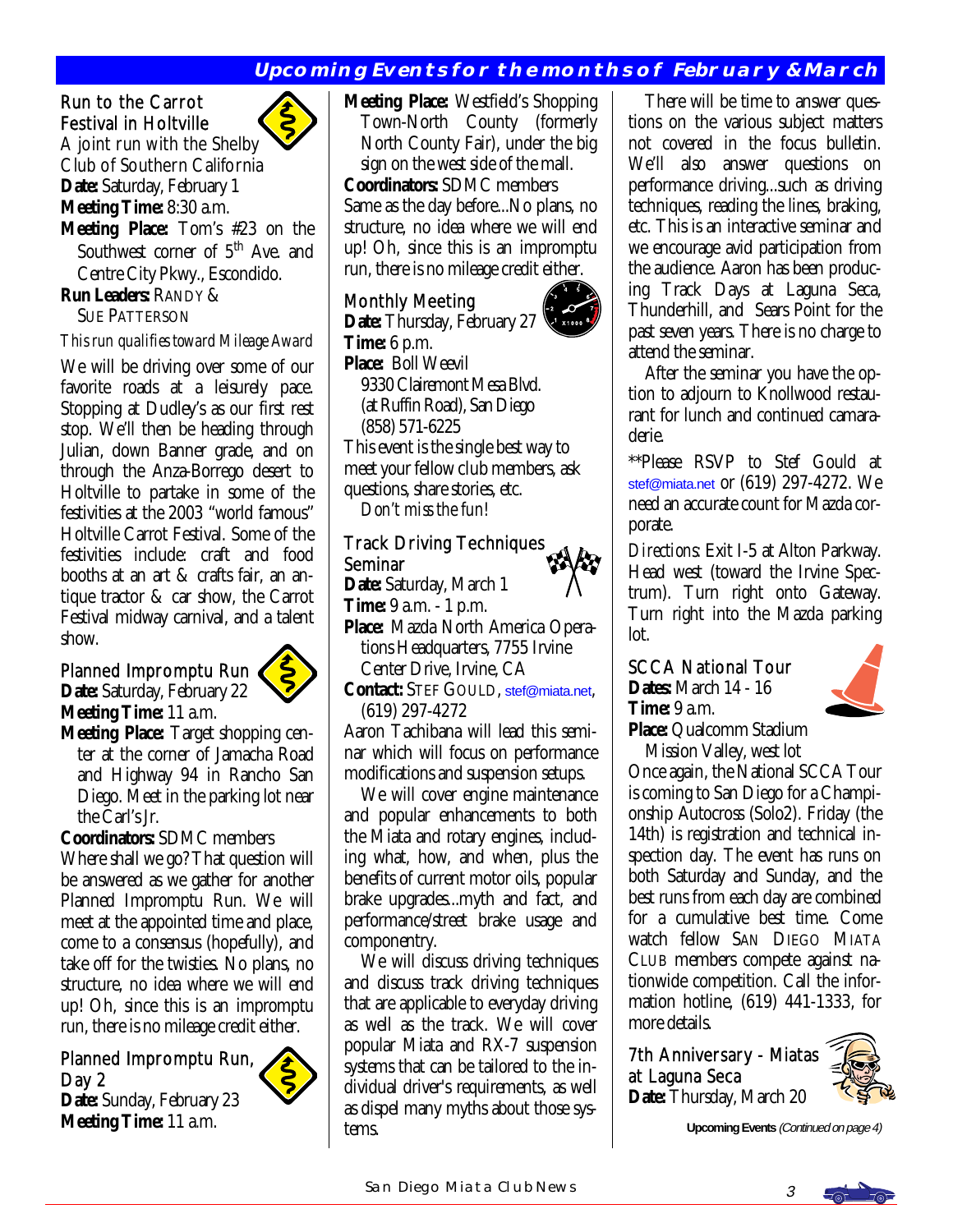#### **Upcoming Events** (Continued from page 3)

**Place:** Mazda Raceway Laguna Seca, Monterey, CA **Coordinator:** Aaron Tachibana 849 Cathedral Drive, Sunnyvale, CA 94087, [tach9@attbi.com](mailto:tach9@attbi.com), (408) 738-3290 **SDMC contact:** STEF GOULD, [stef@miata.net](mailto:stef@miata.net), (619) 297-4272

This is *the* track event of 2003—the opportunity to drive over 100 miles on the world-famous Laguna Seca race track!

 The day begins with a drivers meeting and a lead-and-follow around the track. Instructors will be available. They may even give you a ride in their cars or drive your Miata with you as the passenger. Drivers will be divided into three groups (novice, intermediate, and advanced) running 20 minute sessions throughout the day. Novice and intermediate are limited to passing only on designated straights.

 A four-point roll bar is required for Miatas. You must have a SNELL 95 or later helmet and have your Miata tech inspected by a statecertified mechanic using a tech form that Aaron will send to you upon receiving your registration fee.

 Remember, it's first come, first served. Space is limited to a maximum of 60 participants. Send an E-mail letting Aaron know that you'd like to participate, then immediately send the registration fee. You may also register online at:

#### <http://www.m-pca.com>

 SDMC member STEF GOULD wrote a story about her first time driving on Laguna Seca Raceway; it's on page 14 and 15 in the May 2001 SAN DIEGO MIATA CLUB NEWS, available on the club web page in PDF format.

#### Ì Puke-O-Rama 2003

**Date:** Sunday, March 23 **Meeting Place:** Marie Callendar's, 13<sup>th</sup> Street & Centre City Parkway, Escondido

**Meeting Times:** brunch - 9 a.m., drivers meeting - 10 a.m., launch - 10:15 a.m., **End Point:** Dalton's Road House, San Marcos **Run Leaders:** STEVE & LAURIE WAID

[swaid@cox.net](mailto:swaid@cox.net) or (760) 432-0727

#### *This run qualifies toward Mileage Award*

Because the Puke is an eat, drive, eat experience, we will begin with an eating opportunity. *The purpose of the Puke is to put together a continuous sampling of the twistiest roads in San Diego County that have, in the past, caused some passengers to become sick. This is a drivers' event first and foremost.* We will travel some wonderful roads with the daffodils blooming in the Julian area, and green hills everywhere. There will be smaller run groups of 20 cars or less to enhance the driving fun and reduce the need for collecting cars. The daffodil group will be available to those who wish to enjoy a more casual cruise throughout this beautiful course, and drivers who would rather not drive in a group are free to drive independently in front of the first group.

 The day will end at approximately 4 p.m. at Dalton's Roadhouse in San Marcos near the Highway 78 and Interstate 15 interchange for the last eat. Dalton's has proven to be a wonderful host to the SAN DIEGO MIATA CLUB and caters to car clubs as its specialty.

## Monthly Meeting

**Date:** Thursday, March 27 **Time:** 6 p.m. **Place:** Boll Weevil 9330 Clairemont Mesa Blvd.

(at Ruffin Road), San Diego

(858) 571-6225

This event is the single best way to meet your fellow club members, ask questions, share stories, etc. *Don't miss the fun!* 

## Desert Blooms Run A joint run with SOCALM **Date:** Saturday, March 29



**Meeting Place:** Stater Brother Shop ping Center, 31813 Highway 79 South, Temecula

## **Meeting Time:** 10 a.m.

**Run Leader:** STEVE DEFFENBACHER [sdiffen@earthlink.net](mailto:sdiffen@earthlink.net) or (909)466- 8733

## *This run qualifies toward Mileage Award*

Desert Blooms 2003 is only a few weeks away. Rain in December is good for spring annual wildflowers. But, did we get enough to produce a spectacular wildflower bloom? The only way to find out is to join your SDMC and SOCALM friends for this awesome driving event. Perennial flowers and cacti will be blooming, even if the annual wildflowers don't produce a spectacular bloom.

 Plan to begin the run with a full tank of gas, as the run is 150 miles long. There is no formal get-together for breakfast, but there is a gas station, and a few fast food places near the start. Don't eat too much though, because in 1 hour and 15 minutes we will be stopping for lunch.

 There will be a one-hour lunch break in Borrego Springs where you will have your choice of approximately six restaurants, but save room for dessert at the next stop. From Borrego Springs we will rise out of the desert floor on more amazing roads to snake along Wynola Road. This 4-mile stretch of road is, well, let's just say twisted. Wynola Road has to be seen and experienced to be believed. I counted 52 turns in a four-mile stretch! In and out of trees and up and down changes in elevation, it's what your Miata was built for. No, it's not the dragon's tail at Deal's Gap but it's not far behind.

*Directions to Meeting Place:* Take the 15 to exit US 79 south in Temecula. Make sure you take 79 SOUTH. Go east 2.1 miles to the Stater Brothers shopping plaza. Park in front of Stein Mart at the end near the Chevron Station.

4 SAN DIEGO MIATA CLUB NEWS

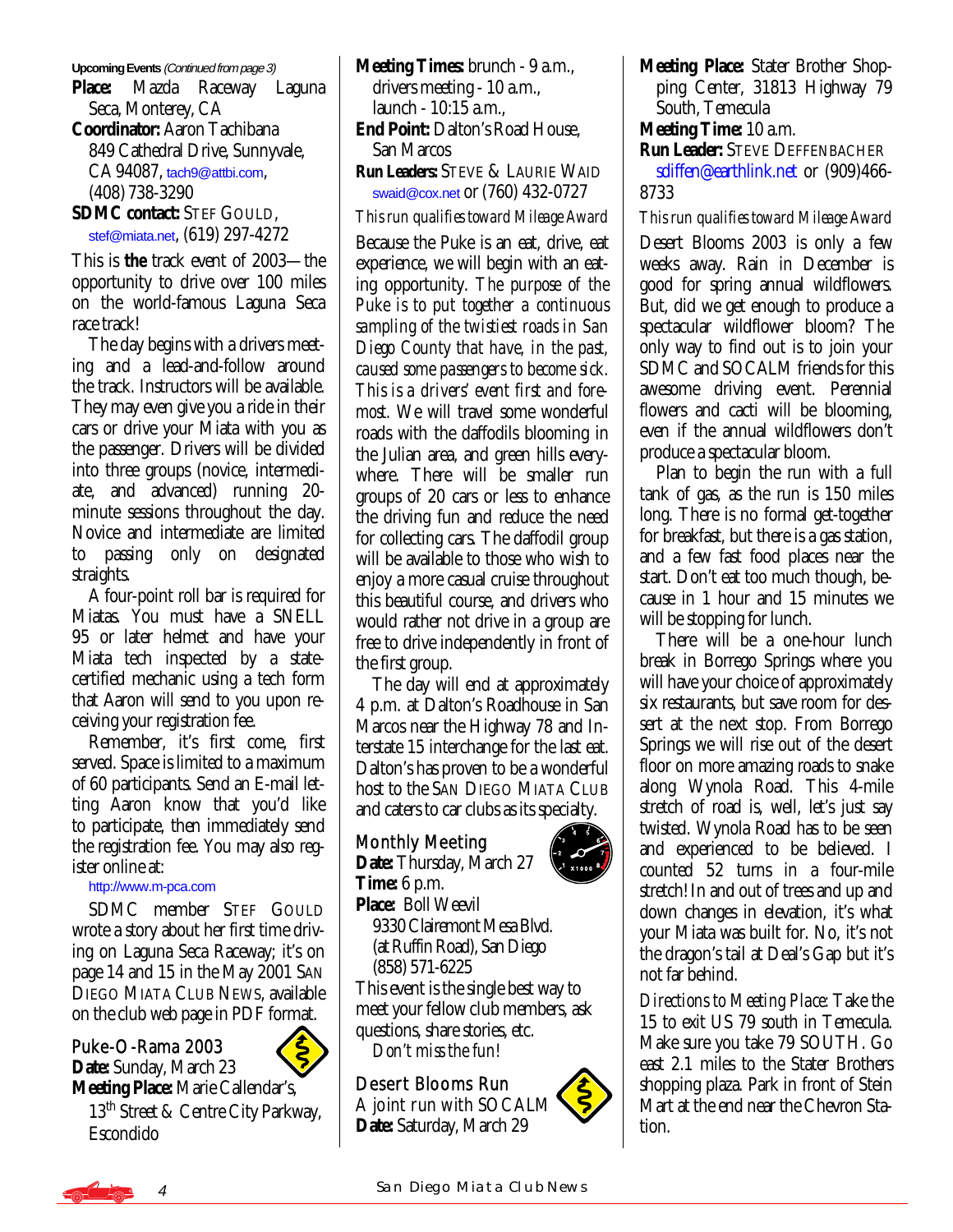# **future events**

### San Diego Miata Club Annual Membership Meeting And Board Elections



**Date:** Saturday, April 5 **Place:** Hall of Fame Room,

 San Diego Automotive Museum, Balboa Park

**Time:** Meeting starts at 10 a.m.

Enter at the side door, to the left of the main entrance, and go up the stairs to the right. The meeting will start promptly at 10 a.m. Please remember to bring your membership card to receive a ballot. One ballot per membership.

 We will have a "pot luck" meal after the business is finished. Please bring a dish to share that does not require cooking or heating. NO HEAT-ING or COOKING is allowed inside the auto museum building. Soda and cake will be provided.

#### Search for Madonna 2003

**Dates:** May 3-5



 San Luis Obispo, CA **Coordinator:** STEVE WAID, (760) 432-0727 or [swaid@cox.net](mailto:swaid@cox.net)

May  $3<sup>rd</sup>$  through May  $5<sup>th</sup>$  will be the fifth year in a row that Miatas have swarmed San Luis Obispo County searching for Madonna. What are we searching for, you ask? Fun is the answer! Each year we have found it, but we also always leave wanting more. The fabulous Madonna Inn is our headquarters for this 3-day and 2 night adventure. As a searcher you can expect to drive nearly 1000 miles during the search (we are a driving club, you know). You can expect to eat in great quality and quantity (we are an eating club, you know). You can expect to see lots of great cars besides our Miatas at the Morro Bay car show (we are a car club, you know). And, you can expect to laugh and spin yarns with your fellow Miataphiles (That's in our Mission Statement, you know).

 The Madonna Inn, known for its 109 unique rooms, is much of the fun. Our annual room hopping evening to see what rooms each searcher has selected has become the most anticipated part of the search. Coupled with a banquet, fun runs, the trips to and from the Inn, and the car show, the Search for Madonna annually returns some tired but happy travelers to their respective homes...anticipating the next search.

 How do you become a searcher for 2003? It is easy...and fun. Go to the Madonna Inn web site, [www.](http://www.madonnainn.com) [madonnainn.com](http://www.madonnainn.com) and click on the "109 Unique Rooms" button. Browse through the rooms and select your top three choices to reserve. Then call the Madonna Inn at (800) 543-9666 and ask for group reservations, Barbara, and tell her you are with the Miata club. Give her your first choice and she will see if it is available, and if it isn't go with #2 and so on. After confirming your room, please notify STEVE WAID of your room name and number. Then, just wait. The anticipation will become almost unbearable after a few months, but May 3rd is not that far away.

## San Diego Automotive Museum Car Club Council Car Show and BarBQ Date: Saturday, May 10 **Place:** Balboa Park **Time:** Show starts at 10 a.m. **Cost:** \$10 per car shown BBQ (after car show) is \$10 per

 person *Details in next month's newsletter!* 

## **UPCOMING regional and national events**

### Miata Performance Driving **School**

**Dates:** March 28-30 **Where:** Thunderhill Sports Park **Cost:** \$350

**Contact:** Ken Freeze, (925) 370-8262 This course teaches Miata owners the basics of high speed driving, equipment, human limitations, proper steering techniques, and lots of other skills necessary for safe performance driving.

 You can register via the Internet by going to the Miata Performance Driving School Web site at [www.teammiata.](http://www.teammiata.com/thunderhill/school.htm) [com/thunderhill/school.htm](http://www.teammiata.com/thunderhill/school.htm). Fill out the online form, or download the PDF file and print it out and send it in with your check. If you don't have Internet access, send a self-addressed, stamped envelope to: Ken Freeze, Miata School, 1521 Ridgewood Dr., Martinez, CA., 94553 and a complete packet will be sent to you.

## SOCALM High Performance Driving School

**Date:** May 3-4 **Place:** Streets of Willow Springs, near Lancaster, CA **Coordinator:** Robert Arance, (661) 295-8140 x490, [roberta@uvdi.com](mailto:roberta@uvdi.com)

**Cost:** to be announced

The school is taught by the staff of Danny McKeever's Fast Lane School, the same team that teaches the celebrities who drive at the Long Beach Grand Prix. This high-performance driving school is open to drivers of all skill levels, from the novice who just wants to learn how to be a safer driver to the weekend racers who want to shave a few ticks off their lap times. You will be grouped according to your comfort level and track experience for maximum safety. Entry fee includes:

\* High performance driving manual

(Continued on page 11)

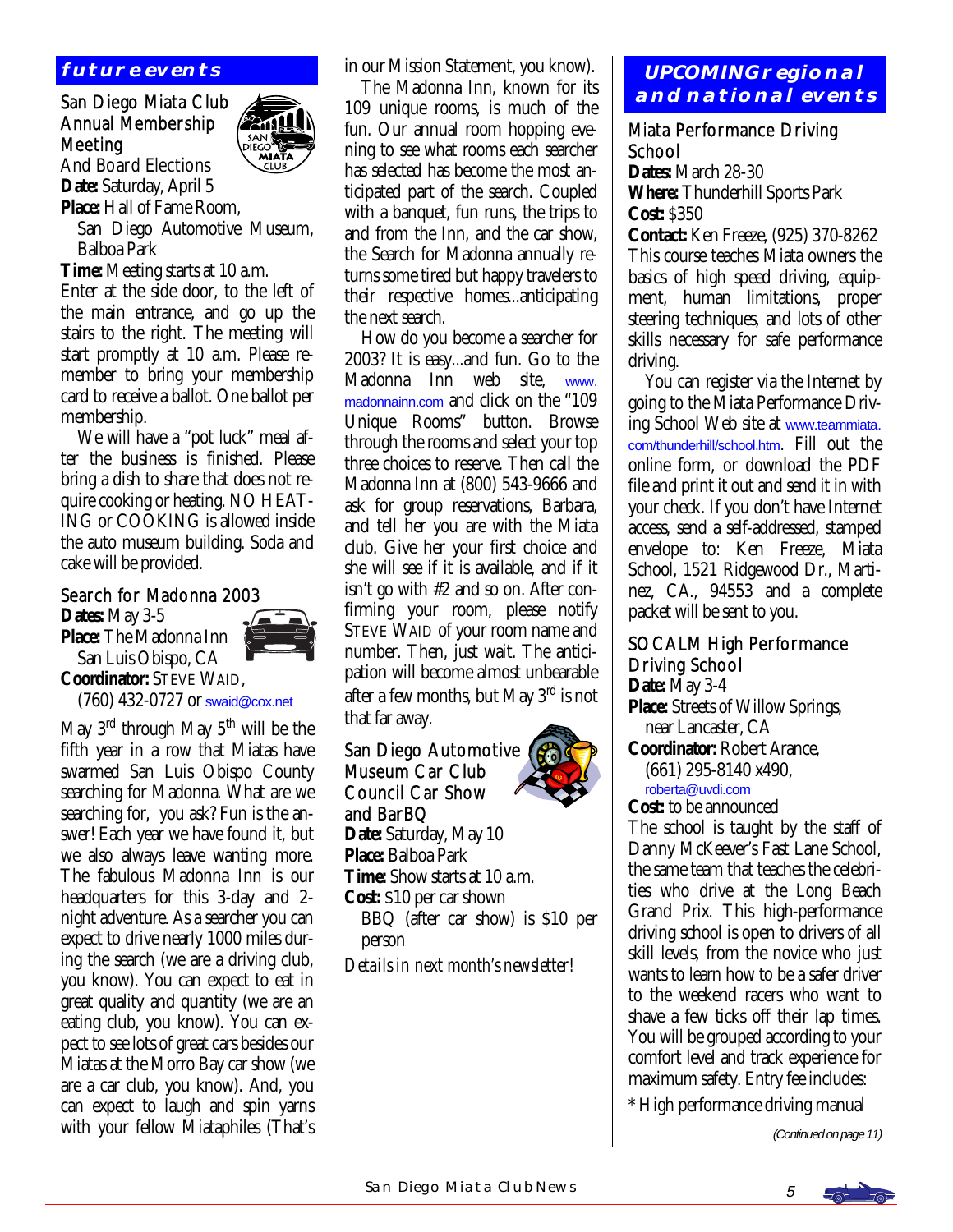## **member profile**



— LARRY & ANNETTE DENNSTEDT

Not many youngsters know what<br>
they really want to be when they grow up. Maybe they think about being a cowboy, or a fireman. That indecision usually carries through high school and frequently even postcollege.

 But not so with LARRY DENNSTEDT. At age 3, he saw his first jalopy race at the El Cajon Speedway. "Then I was hooked," Larry says with his omnipresent smile. His vocation/ avocation path was at that point clearly defined, and he has been following it ever since. That led to his career as a mechanic, and opening his own repair shop in 1985. He is always ready to help other club members with advice and counsel to help get their little machines purring smoothly and moving quickly.

 Larry was doing 45 miles per hour in the go-kart he built at age 9, powered by a Briggs & Stratton engine moving lawnmower wheels. At 13, he was driving go-karts on the track, and at 16 was an apprentice Porsche mechanic—and racing Porsches.

 Now, he is winning autocross races in his Aardvark, which is a Class C Can-Am sports racer designed for moving fast on the track. With a change in gears, it goes 140-160 mph, but Larry is content with 115 and 0- 60 in 3.5 seconds. Look for his name in every SDMC newsletter as the top time of the day in autocross.

 As for other modes of transportation, Larry drives a Yamaha 250 dirt bike, a Honda 3-wheeler, and a 1972 Norton Dunstal for motorcycle road races. Then there's the Toyota pickup for work.

 With all this, how does the Miata fit in? The Dennstedts are a two-car, two white, two 1994 model family in their La Mesa garage. ANNETTE got hers first, a C-package with everything on it that Mazda provided. But since Annette likes to drive her car, two months ago Larry picked up his own `94 white and is currently in the process of decking it out to his own desires.

 Larry met the Miata Club through his business. "It was obvious to me that Miata owners are a different breed," he says. "They care for their

cars and they enjoy each other. They know how to have fun." So a couple of years ago he decided to buy a Miata for his own family and join the SDMC. He and Annette have been super-active ever since. When not driving her car, Annette also has an enviable collection of dolls and jewelry.

 Miatas currently make up more than one-third of the business in the Dennstedt shop. The rest of the cars he good-naturedly calls "grocery getters." Larry turns down work from owners of one line of foreign cars (we'll let you guess which one) because of the attitude of the owners. It's not good.

 The workbench in Larry's shop is special. It was built for him at age 13 by his maternal grandfather, who recognized Larry needed something positive to harness his energies in the Mission Hills area where he was growing up. His grandfather worked by day as an accountant and after hours turned out high-quality furniture as a hobby.

 Larry used to live in a house where the front parking lot of his garage now stands. But he moved that house, and then built the shop in 1985. He picked up building tips from his father and his father's father, who were associated with Roscoe Hazard as building contractors.

 As for the SAN DIEGO MIATA CLUB, members now have their own mantra. When a Miata is acting poorly, it's "Let's Ask Larry."

— TOM SPRAGUE

*To be included in our ongoing series of Member Profiles, write a short (200-400 word) summary and email it to:* 

[newsletter@sandiegomiataclub.org](mailto:newsletter@sandiegomiataclub.org)  *You can also mail it to the Club P.O. Box. Please include a photo. We want to be able see your face. — Your photo will be returned.*

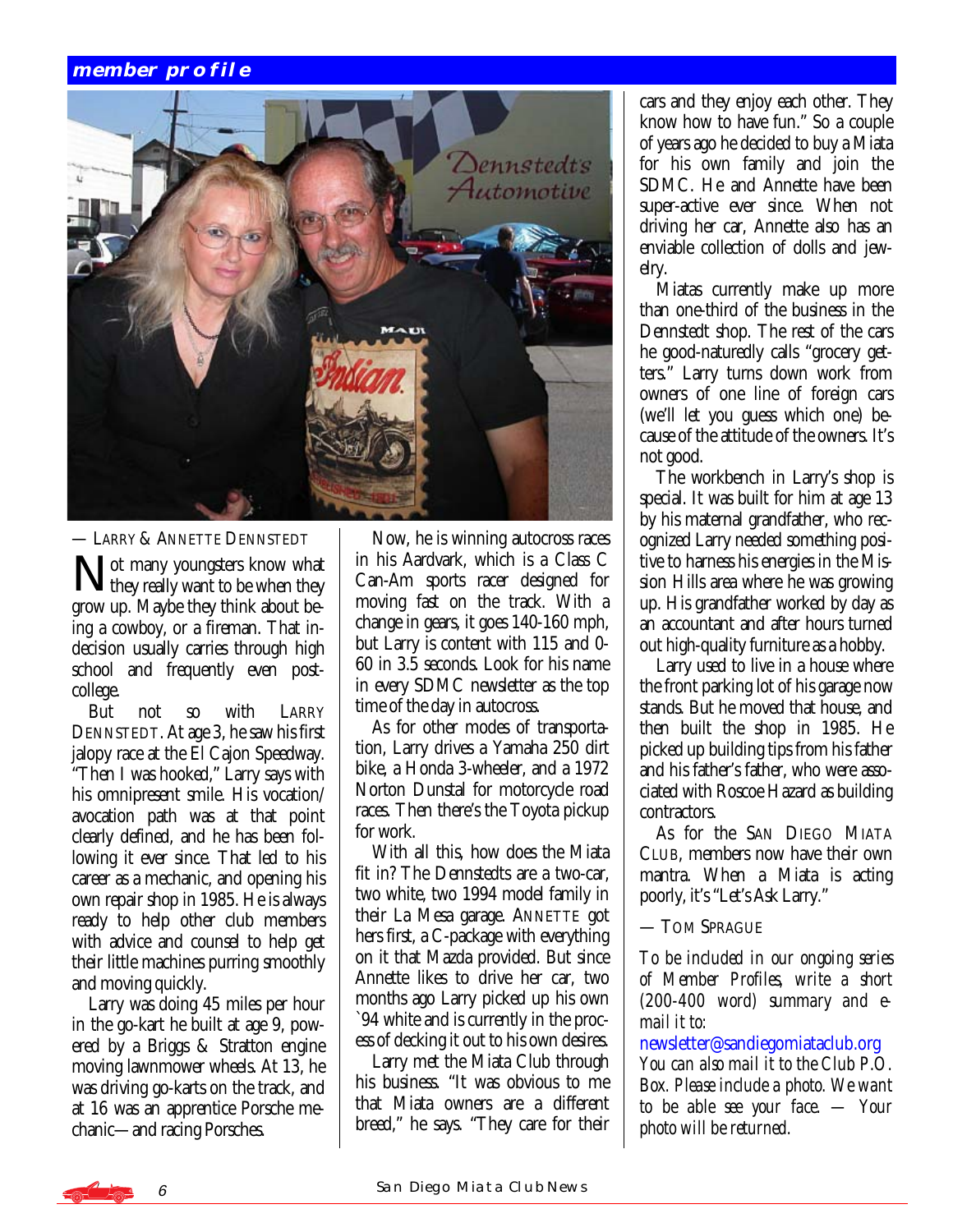## New Members!

**WELCOME to our newest members (since last newsletter):** 

CAROL BANKS San Diego 1999 10AE (Sapphire Blue)

GARY & BETTY BUTTERFIELD San Diego 2003 Garnet LS

RONALD & GWENDA CURRY San Diego 1992 SE (British Racing Green)

JOHN & JOANN FRATER Spring Valley 2001 Crystal Blue LS

TOM GHEZZI Carlsbad 1994 Red

RAY GRUNCH Los Angeles 1994 Red C

SHIRLEY & ROD HALL Riverside Unreported

ROBERT IRWIN San Diego 1997 Red

## **Member News**

he membership numbers of the SAN DIEGO MIATA CLUB grew by one on January 2, 2003. On that date, SDMC member JERED SCOTT married SARAH OZEROFF in Las Vegas, Nevada. The couple were pronounced husband and wife by a reasonable facsimile of "The King."

 Jered is the son of SDMC members GARY and ROSALIND SCOTT and is currently serving in the U.S. Army at Fort Lewis, Washington.

 Best wishes to Sarah and Jered from the entire SAN DIEGO MIATA CLUB!

**Left to right— The "King," Sarah, and Jered say "I do...Uh-huh."** 

GRANT LEJONVARN Oceanside 1999 Black

CLAUDIA MILLER & ART PARDO San Diego 2000 Crystal Blue Sport

JOHN & BJ PALAN San Diego 2000 Silver

DEE & DONALD PALMER La Mesa 1990 White

DONALD PROUGH & JANE SCHIFFMANN Escondido 1991 Silver

JONAS SALOMON San Diego 2003 Silver

WILSON SETO San Diego 1999 Red Leather

RENI & JAMES WILLIAMS El Cajon 2001 Red LS

DAVE WINER Vista 1990 Red

# **membership information**

# Membership Statistics

s of February 15, 2003, there are 375 memberships (144 single, 231 dual) for a total of 606 members.

Memberships by Miata Color:

- 91 Red
- 54 White
- 41 **Silver**
- 38 **Black**
- 26 Emerald Green
- 17 Montego Blue
- 16 **Yellow**
- 14 BRG
- 11 Crystal Blue
- 11 Sapphire Blue
- 11 Twilight Blue
- 10 Mahogany
- 9 Mariner Blue
- 7 Laguna Blue
- 6 Merlot
- 6 Midnight Blue
- 5 Marina Green
- 5 **Starlight Blue**
- 5 Titanium
- 2 Garnet
- 1 Evolution Orange
- 1 **Laser Blue**
- 1 Teal (custom)
- 9 Unreported\*

Unreported means a member does not have a Miata at this time.



PHOT a GARY & ROSALMD  $\frac{500}{7}$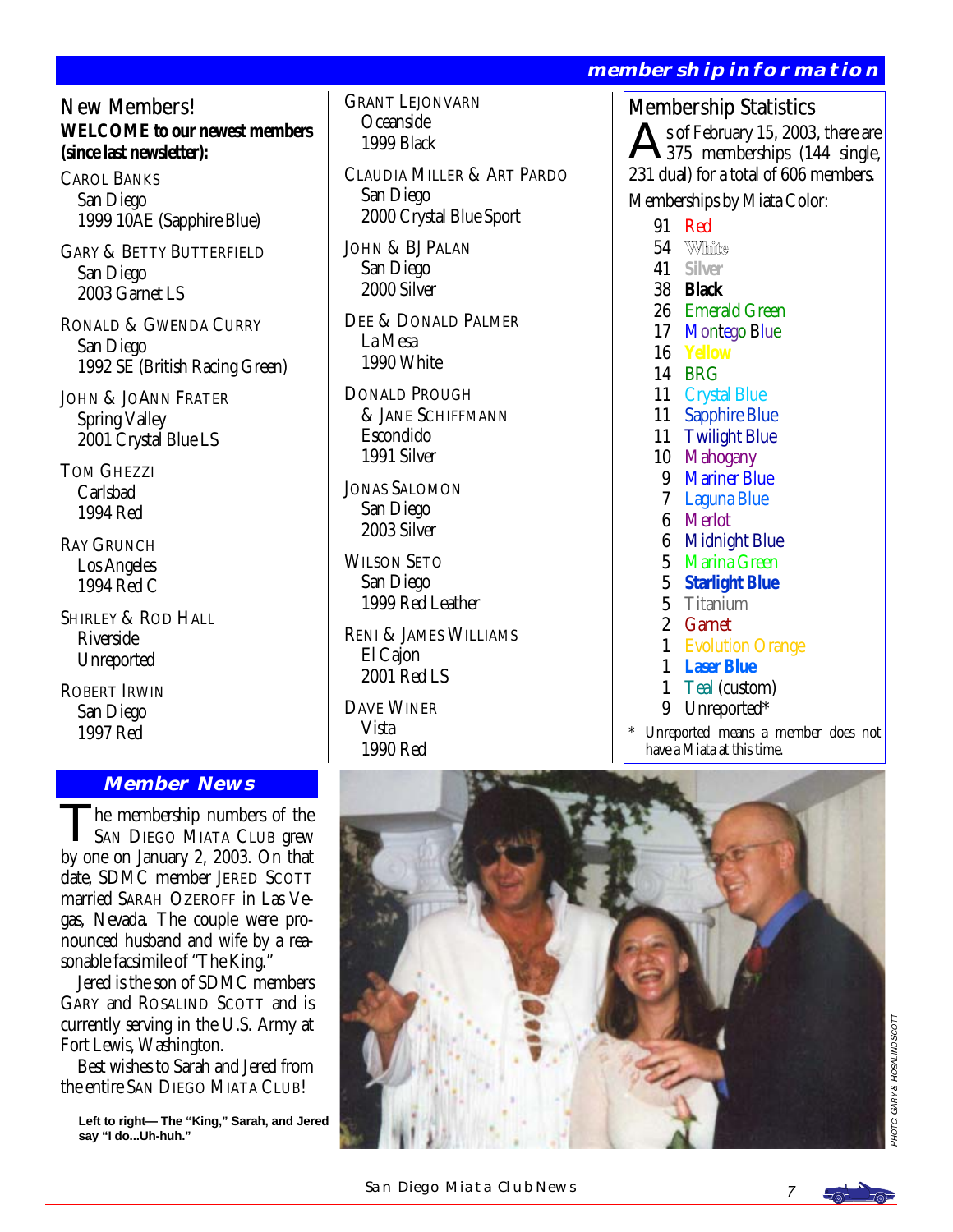# Local Business Discounts Keep Growing

 $\mathsf{T}$  f you check out the back page of  $\blacktriangle$  the newsletter, you will notice the Local Business Discounts section has a new entry. An *unsolicited* discount has been added this month for the benefit of SAN DIEGO MIATA CLUB members.

 Brakewerks.com distributes Axxis Ultimate, Cobalt Friction, Ferodo, Hawk, Pagid, and Performance Friction braking products. In addition they carry ATE brake fluids. Brakewerks is based here in San Diego county. Brakewerks is developing its web page at the moment, but it should be available in the near future.

 A special for the SAN DIEGO MIATA CLUB members—a 15% discount on the Axxis Ultimate brake pad line of products. The Axxis Ultimate, with its advanced ceramic and kevlar formulation, is an excellent choice for spirited street, autocross,

and light to moderate road course/ track driving. The Axxis Ultimate's key performance characteristics include:

☞ rotor friendly

- ☞ low dust and noise
- ☞ very good cold performance high coefficient of friction
- $\approx$  fade free performance to ~1000F

 The Axxis Ultimate is manufactured to OE-specifications, and includes (where applicable) elastomer shims, wear sensors, and chamfered friction material edges.

 The discounts for SDMC members applies not just to products for your Miata, but to brake products for your OTMs as well.

 Please see the Local Business Discounts section, on the back page of this newsletter, for contact information. Be sure to inquire about local delivery to club events, autocross, or fun run meeting points.

# \*\*\*\*\*\*\*\*\*\*\*\*\*\*\*\*\*\*\*\*\*\*

# Calling All Candidates!

\*\*\*\*\*\*\*\* We will be publishing biographical profiles in the April newsletter for candidates seeking elected office at the SAN DIEGO MIATA CLUB annual meeting on April 5<sup>th</sup>. If you are interested in being considered for election, you are encouraged to submit a short (200- 300 word) biographical profile. Include your name and a brief description of  $\triangle$ your qualifications, skills, desires, or goals as a member of the executive board.

 This is an opportunity for potential nominees to let club members know about their desire to serve the membership. However, a biographical profile is  $\Delta$ not a requirement for nomination and election at the annual meeting.

Please send your profiles to the club post office box, or e-mail them directly  $\chi$ to the editor at [newsletter@sandiegomiataclub.org](mailto:newsletter@sandiegomiataclub.org).

Profiles received by March 15 will be included in the April edition of the  $\hat{\star}$ newsletter.

—EDITOR

\*\*\*\*\*\*\*\*\*\*\*\*\*\*\*\*\*\*\*\*\*\*\*\*\*\*

# **One Member's Opinion**

My first roadster was a 1959 MGA purchased in 1960. Thus began my love affair with these unique little cars, which continues today. Back then, whenever another sports car approached, the drivers would wave to each other. Everyone did it! When I purchased my Miata I continued that practice with other Miatas. The difference is, I am either totally ignored, or glared at as though I have offended someone. The Porsche Club, of which I am also a member, has adopted a "Keep the Flash" program which encourages their owners to flash their lights at other Porsches. I am wondering if the newsletter would consider continuing this tradition by recommending to SAN DIEGO MIATA CLUB members that they participate in some sort of recognition of other Miatas.

Sincerely,

— JERRY CISINSKY

Cince the early days of the Miata, it **S**has been a tradition to greet other Miata drivers with a "Miata wave." For the M1 cars this was a raising of the pop-up headlamps, for the M2 (1999 and newer) "wave challenged" Miatas this is accomplished by flashing the headlights. As with all customs and greetings, it is only perpetuated when the custom is passed on to the newer members of the Miata community. We highly encourage all SAN DIEGO MIATA CLUB members to keep this customary greeting alive as a way to show recognition of *Zoom-Zoom* spirit.

 There is a national "Save the Wave" campaign at: [http://home.neo.rr.com/](http://home.neo.rr.com/bsetliff/savewave/miata/index.htm) [bsetliff/savewave/miata/index.htm](http://home.neo.rr.com/bsetliff/savewave/miata/index.htm). The SAN DIEGO MIATA CLUB has added a link to this campaign on the club web page at [www.sandiegomiataclub.org](http://www.sandiegmiataclub.org) .

— EDITOR

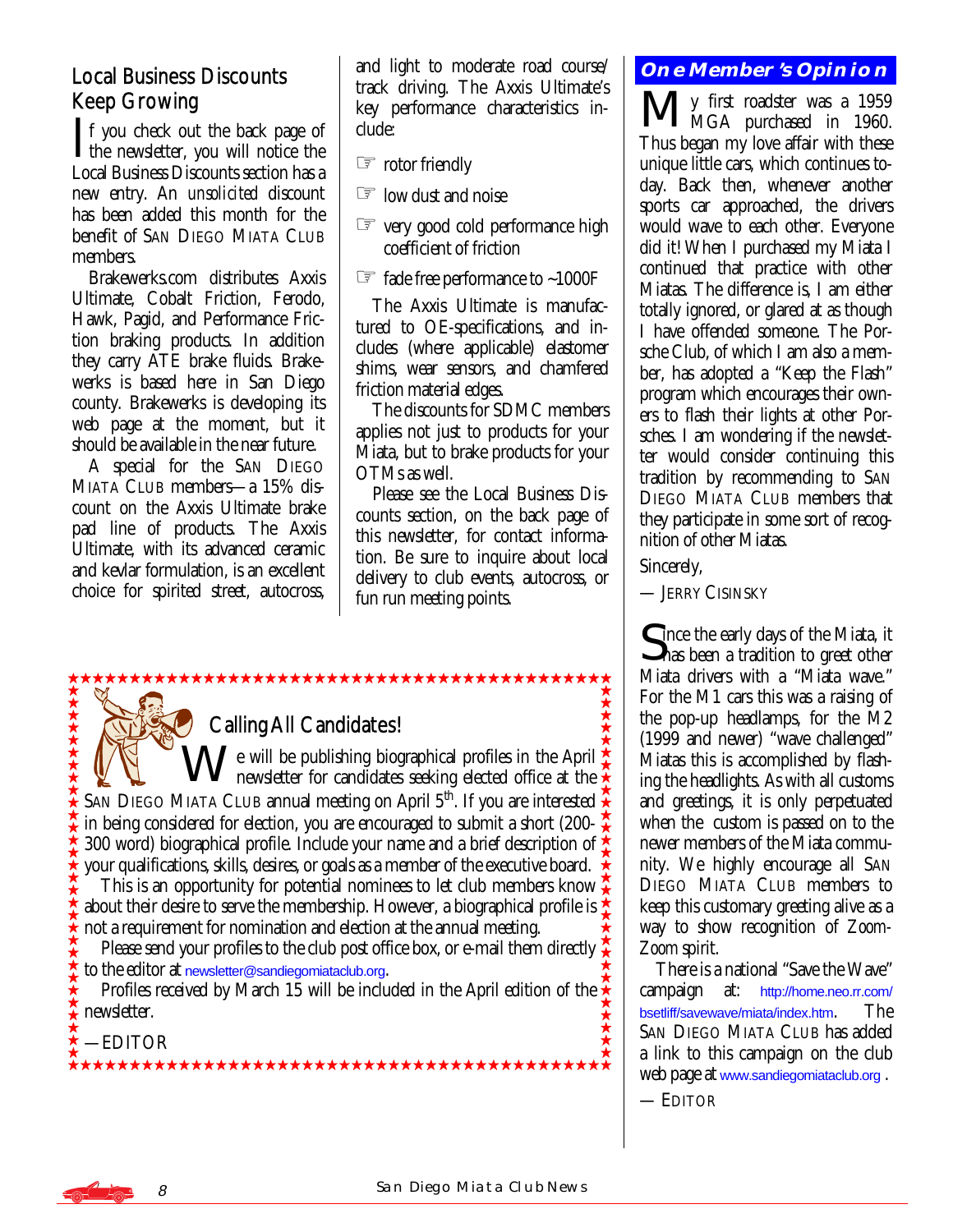K, so there wasn't much in the way of memorable eating, and nothing at all in the way of driving, but it still turned out to be a bunch of FUN anyway! Which seems to be the middle name of the SAN DIEGO MIATA FUN CLUB.

 Club members had an opportunity to stand next to two flashy 2003 models and extol the virtues of the little jelly bean to the hordes attending the annual San Diego International Auto Show in early January. One car was Black and the other the new Garnet Red Mica—which really attracted crowds. Fortunately, a staff of cleaning personnel came by regularly to wipe off the fingerprints and other assorted smudges on the finishes.

 One was automatic and one manual, and one had cloth seats and one leather, so folks got to imagine driving in all modes. Both cars were equipped with the chrome gas filler cover (\$100 option at the dealer), which attracted a bunch of attention. About 6,000 young boys tried to open it with their fingernails.

 The question asked most frequently—"How do I tilt up the steering wheel?" The "Miata twirl" for getting in and out of the car seems foreign to some folks.

Many former Miata owners came

## Ready for your Close Up?

We are in need of your SAN DIEGO MIATA CLUB related photos! Please send any photos you can to DUSTIN LEWIS, the Club Historian. Send digital pictures to him at; [d2bjamul@sdcoe.k12.ca.us](mailto:d2bjamul@sdcoe.k12.ca.us) or you may send physical pictures to:

 Dustin Lewis PO Box 817 Jamul, CA 91935

We are trying hard to get some new photo albums made as well as renovate the photo link off the club Web site. Your help is greatly needed!



**during the show.** 

#### January  $1 - 5$ San Diego International Auto Show

by to say how much they enjoyed the car in years past. Parents with young children looked wistfully but agreed there is not much room for car seats.

 Club members were able to answer questions about both the car and the club, and judging from the response it appears there will be some new owners/members in the very near future.

 We almost didn't have an opportunity to take part this year as the time

was rapidly disappearing when DEN-NIS DIDIER stepped up and volunteered to coordinate the staffing schedule. He did a grand job, and received the usual strong support from more than two dozen club members.

 So, thanks, Dennis! You didn't earn any magnetics, but you earned the thanks of both the members who were there and the visitors who learned so much more about the Mazda Miata and SDMC because we were there.

— TOM SPRAGUE



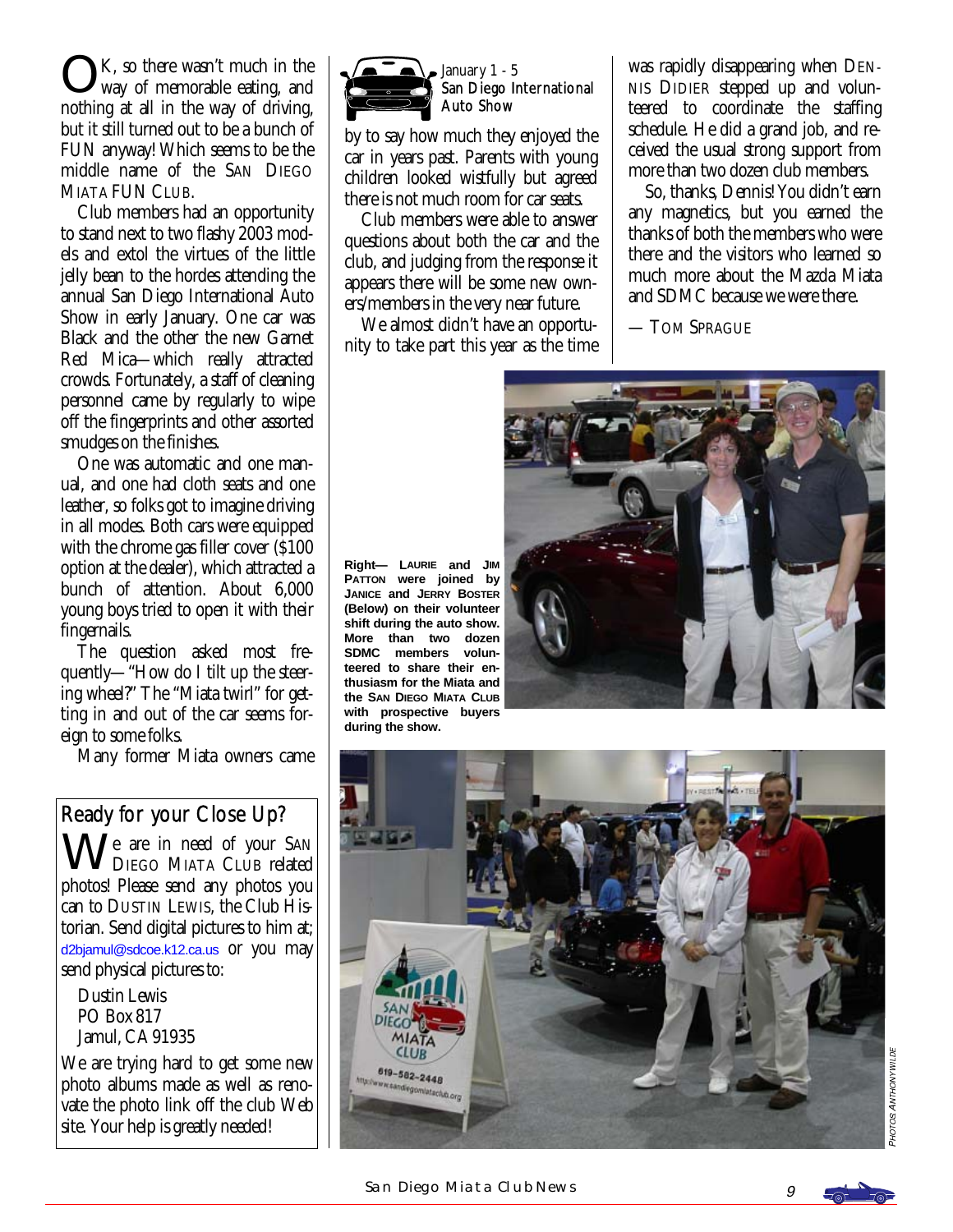

any of our gnarly little cars in **the SAN DIEGO MIATA CLUB** are now even gnarlier.

 It's all because of the "impromptupromptu" tech day last month, hosted by LARRY DENNSTEDT at his motoring emporium.

 Enhancements ranged from brakes to roll bars, from headlight adjusting to a new fuel pump, from cleansing of fuel injector systems to gadget addition, from tooth removal to grill installation.

 Dent Man and his companion, Dent Dude (Batman and Robin?), were also there to make little imperfections disappear.

 One somewhat different event was the recovery of a lost earring following deft surgical removal of the driver's side seat. Previous probing with various size hands of male and female members followed by a magnetic probe had brought nothing but dust bunnies.

 Multiple discussions were constantly being held, from which polishes work best to how to handle curves during racing, to how to get better sound from the stereo system. There were ample tools and shop manuals on hand, but the most fun was helping each other with comments and hands-on support.

 Larry provided his tools, his knowhow and his encouragement, along with that of his associate, Rocky.

 About two dozen Miatas were being pampered, along with a new Mazda pickup and a DeLorean. This being the SDMC, ample food was consumed in the way of pizza and donuts—principal elements of the major food groups.

— TOM SPRAGUE



**bar gets installed Right— GENE**

**STANLEY HOWARD KUZMINSKI with a new fuel pump.** 



January 18 - Saturday A Plane Ol' Bread Run

hank you so much for joining us and making our first run such a success. The e-mail notes were great and both JIM and I are especially glad everyone else had as much fun as we did. Thanks to the BOSTERS for being our sweep, to SAL and GERI for helping with the radio when ours kept fading out, to BRUCE LEWIS for trying to enliven us with really bad jokes, and to STEVE WAID, who offered some sage advice on lemonade that kept me from getting upset over trucks in the parking lot and hay trucks and campers. But a special thanks to everyone who came out and shared in the fun. Without the 23 cars there would not have been a run. Who knows, maybe we can make it an annual?

— LAURIE PATTON



**SAN DIEGO MIATA CLUB members enjoyed a scenic run before getting up-close with the aircraft on display**  at the **Leatherneck Aviation Museum on MCAS Miramar.**  MARTM



-